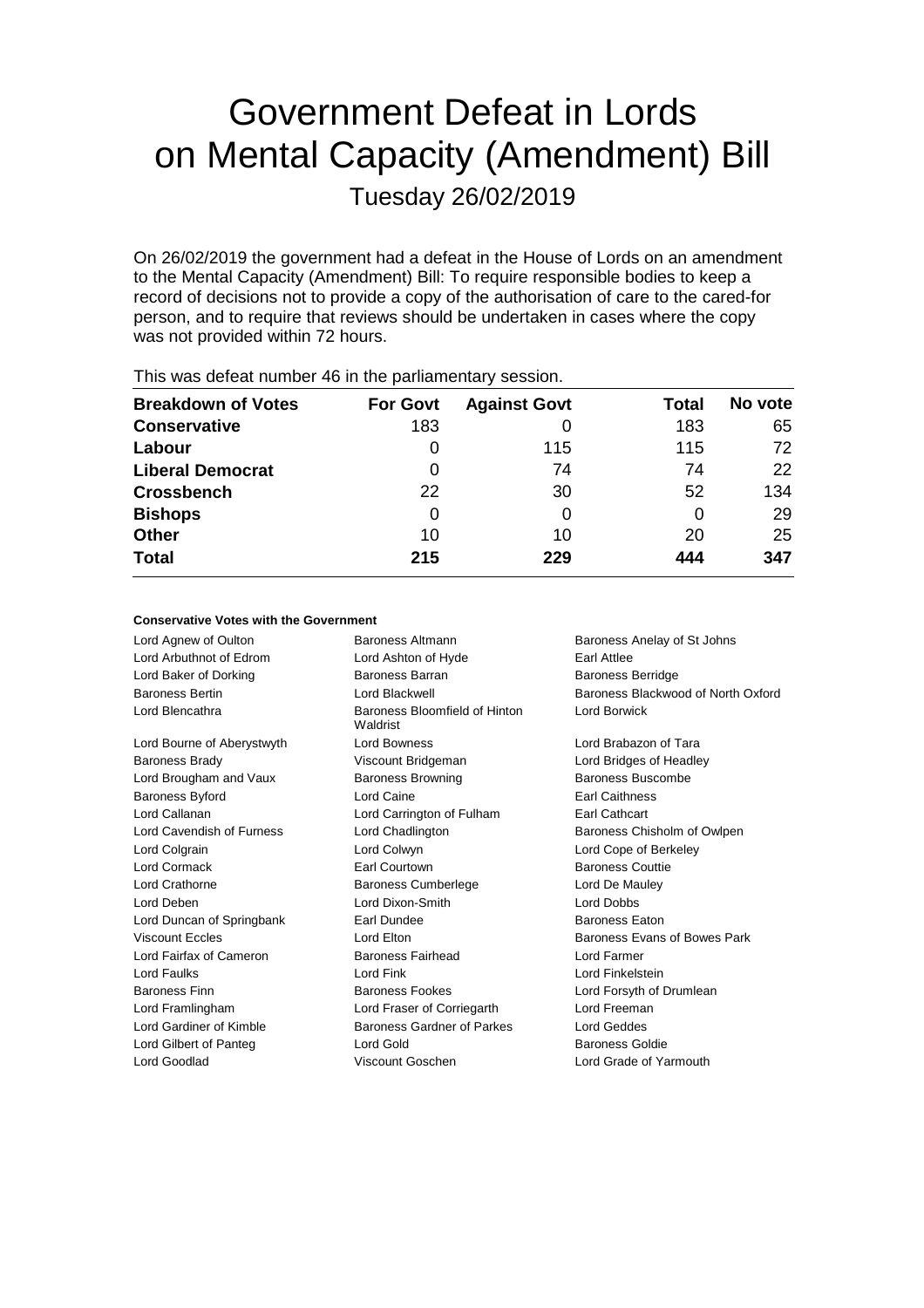Lord Hamilton of Epsom Baroness Hanham Lord Haselhurst Lord Hayward Baroness Helic Lord Henley Lord Hill of Oareford Lord Hodgson of Astley Abbotts Baroness Hodgson of Abinger Lord Holmes of Richmond Baroness Hooper Lord Horam Lord Howard of Rising Earl Howe Lord Howell of Guildford Lord Hunt of Wirral **Lord James of Blackheath** Baroness Jenkin of Kennington Lord Jopling **Lord Keen of Elie** Lord Keen Club Lord King of Bridgwater Lord Kirkhope of Harrogate Lord Lamont of Lerwick Lord Lang of Monkton Lord Leigh of Hurley **Lord Lexden** Earl Lindsay Lord Lingfield **Earl Liverpool** Earl Liverpool **Lord Livingston of Parkhead** Lord Lupton Lord MacGregor of Pulham Market Lord Mackay of Clashfern Lord Magan of Castletown **Lord Mancroft Condensity** Baroness Manzoor Lord Marland Lord Maude of Horsham Lord McColl of Dulwich Baroness McGregor-Smith Lord McInnes of Kilwinning Baroness McIntosh of Pickering Baroness Meyer **Baroness Mortis Community** Duke of Montrose **Baroness Morris of Bolton** Lord Moynihan Lord Naseby Lord Nash Baroness Neville-Jones **Baroness Newlove Lord Northbrook** Lord Norton of Louth Lord O'Shaughnessy Baroness O'Cathain Lord Palumbo Lord Patten of Barnes Lord Patten Lord Pickles **Baroness Pidding Lord Polak** Lord Popat Lord Porter of Spalding Lord Price Lord Randall of Uxbridge Baroness Rawlings Lord Reay Baroness Redfern Lord Renfrew of Kaimsthorn Lord Ribeiro Viscount Ridley Lord Risby Lord Robathan Baroness Rock **Lord Rotherwick** Baroness Sater Baroness Seccombe Earl Selborne Lord Selkirk of Douglas Baroness Shackleton of Belgravia Lord Sheikh Baroness Shephard of Northwold Lord Sherbourne of Didsbury Lord Shinkwin Lord Smith of Hindhead Baroness Stedman-Scott **Lord Strathclyde** Baroness Sugg Lord Suri Lord Taylor of Holbeach Lord Trefgarne Viscount Trenchard Lord Trimble Lord True Lord Tugendhat **Matter State Viscount Ullswater** Baroness Vere of Norbiton Baroness Verma Lord Wakeham Baroness Warsi Lord Wasserman Lord Wei Baroness Wheatcroft Lord Whitby **Baroness Wilcox** Baroness Wilcox **Baroness Williams of Trafford** 

Lord Green of Hurstpierpoint Lord Griffiths of Fforestfach Lord Hague of Richmond Baroness Wyld Lord Young of Cookham Viscount Younger of Leckie

# **Conservative Votes against the Government**

## **Labour Votes with the Government**

#### **Labour Votes against the Government**

Baroness Adams of Craigielea Lord Allen of Kensington Lord Anderson of Swansea Baroness Armstrong of Hill Top Lord Bassam of Brighton Lord Beecham Lord Berkeley Baroness Billingham Lord Blunkett Lord Boateng **Lord Bradley Lord Bradley Lord Bragg** Lord Brennan Lord Brooke of Alverthorpe Lord Brookman Lord Browne of Ladyton **Baroness Bryan of Partick** Lord Campbell-Savours Baroness Chakrabarti Viscount Chandos Lord Christopher Lord Clarke of Hampstead Lord Collins of Highbury Baroness Corston Baroness Crawley **Lord Cunningham of Felling Carol** Lord Darling of Roulanish Lord Davies of Oldham **Lord Desai** Baroness Donaghy Lord Donoughue **Baroness Drake** Lord Drayson Lord Dubs Lord Falconer of Thoroton Lord Foulkes of Cumnock Baroness Gale **Baroness Golding** Lord Giddens **Baroness Golding**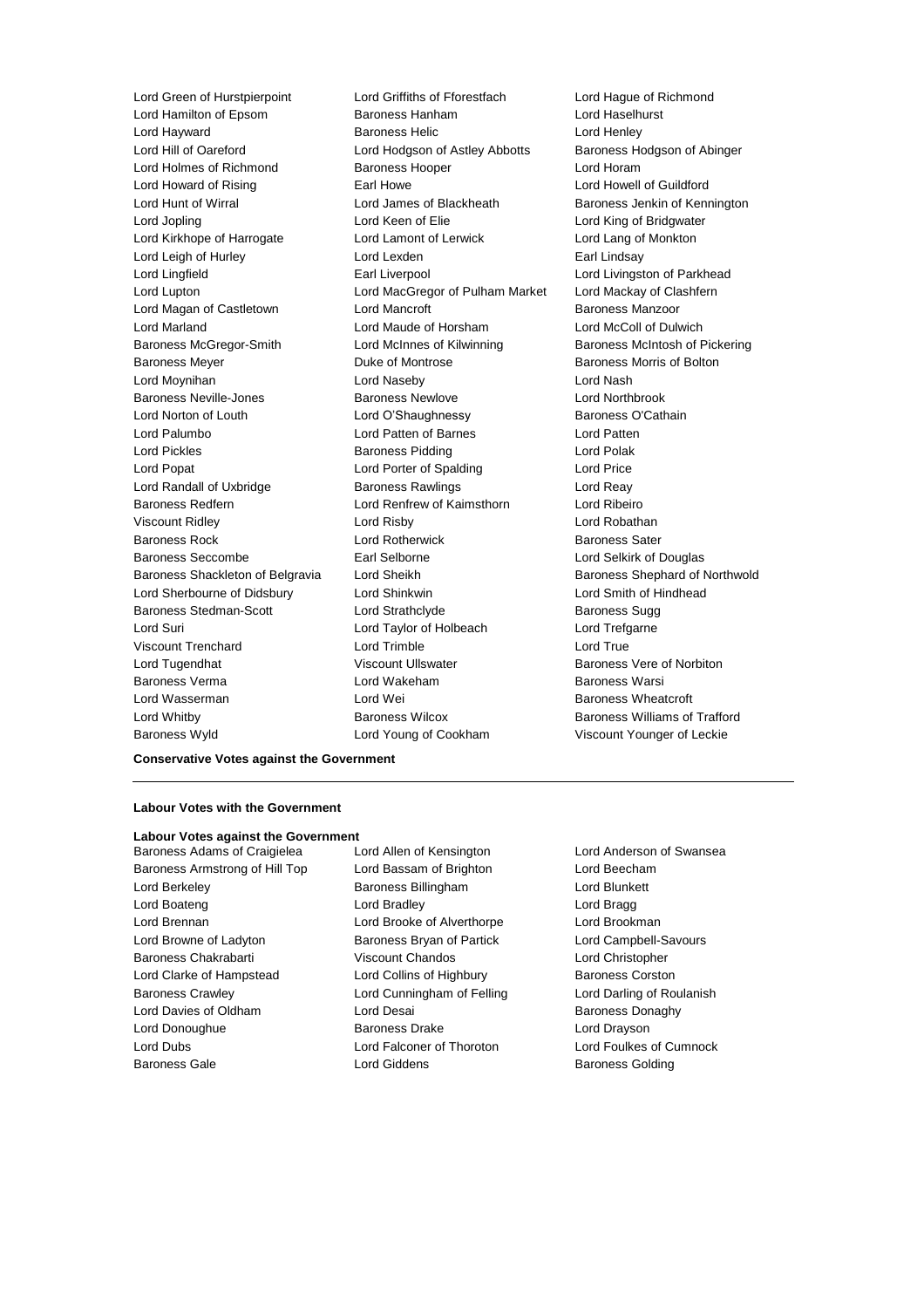Lord Gordon of Strathblane Baroness Goudie Lord Grantchester Lord Grocott Lord Hain Viscount Hanworth Lord Harris of Haringey Lord Haskel Lord Haworth Baroness Hayter of Kentish Town Baroness Healy of Primrose Hill Baroness Henig Baroness Hilton of Eggardon Lord Hollick Lord Hollick Lord Howarth of Newport Lord Hoyle **Lord Hughes of Woodside** Lord Irvine of Lairg<br>
Lord Jones **Lord Lord Allen Lord Judd**<br>
Lord Judd Lord Judd **Baroness Jones of Whitchurch** Lord Judd Lord Kennedy of Southwark Baroness Kennedy of Cradley Lord Kinnock Baroness Kinnock of Holyhead Lord Layard Lord Lea of Crondall Lord Leitch Lord Lennie Lord Levy Baroness Liddell of Coatdyke Lord Liddle Lord Baroness Lister of Burtersett Lord Livermore **Lord MacKenzie of Culkein** Baroness Massey of Darwen Lord Maxton Lord McAvoy Lord McConnell of Glenscorrodale Baroness McDonagh Baroness McIntosh of Hudnall Lord McKenzie of Luton Lord Monks Lord Morgan Baroness Morris of Yardley Lord Morris of Handsworth Lord Murphy of Torfaen Lord O'Neill of Clackmannan Baroness Osamor **Baroness Community** Lord Pendry **Baroness Pricess Pitkeathley** Lord Ponsonby of Shulbrede Baroness Prosser Baroness Quin Lord Radice **Lord Rosser** Communications Contains Lord Rosser **Baroness Royall of Blaisdon** Lord Sawyer **Baroness Sherlock Viscount Simon** Lord Snape Lord Soley Lord Stevenson of Balmacara Baroness Taylor of Bolton **Baroness Thornton** Baroness Thornton **Baroness** Thornton **Baroness** Thornton **Lord Tomlinson** Lord Touhig **Lord Tunnicliffe** Lord Tunnicliffe Lord Watson of Invergowrie Lord Watts **Baroness Wheeler** Baroness Wheeler **Baroness Whitaker** Lord Whitty Lord Woolmer of Leeds Baroness Young of Old Scone Lord Young of Norwood Green

Lord Jones Baroness Jones of Whitchurch Lord Judd

## **Liberal Democrat Votes with the Government**

**Liberal Democrat Votes against the Government** Lord Addington **Lord Alderdice** Baroness Bakewell of Hardington

Baroness Barker Lord Beith Baroness Benjamin Baroness Bonham-Carter of Yarnbury Baroness Bowles of Berkhamsted Baroness Brinton Baroness Burt of Solihull Lord Campbell of Pittenweem Lord Clement-Jones Lord Cotter **Lord Dholakia** Baroness Doocey Baroness Featherstone Lord Foster of Bath Lord Fox Baroness Garden of Frognal Lord German **Earl Glasgow** Earl Glasgow Lord Goddard of Stockport **Baroness Grender** Baroness Hamwee Baroness Harris of Richmond Baroness Humphreys Lord Hussain Baroness Hussein-Ece **Baroness Janke** Baroness Jolly Lord Jones of Cheltenham Lord Kirkwood of Kirkhope Baroness Kramer Baroness Ludford Lord Marks of Henley-on-Thames Lord McNally Baroness Miller of Chilthorne Domer Lord Newby **Baroness Northover** Baroness Northover Lord Oates Lord Paddick Lord Palmer of Childs Hill Baroness Parminter **Baroness Parminter** Baroness Pinnock **Baroness Randerson** Lord Razzall Lord Redesdale Lord Rennard Lord Rodgers of Quarry Bank Baroness Scott of Needham Market Lord Sharkey Baroness Sheehan Lord Shipley Lord Shutt of Greetland Baroness Smith of Newnham Lord Steel of Aikwood Lord Stephen Lord Stoneham of Droxford Lord Storey Lord Strasburger Baroness Suttie Lord Taverne Lord Taylor of Goss Moor Lord Teverson Lord Thomas of Gresford Baroness Thomas of Winchester Viscount Thurso **Communist Contract Communist Contract Contract Contract Contract Contract Contract Contract Contract Contract Contract Contract Contract Contract Contract Contract Contract Contract Contract Contract Contr** Lord Tyler Lord Wallace of Saltaire Lord Wallace of Tankerness Baroness Walmsley **Lord Wrigglesworth** 

Mandeville